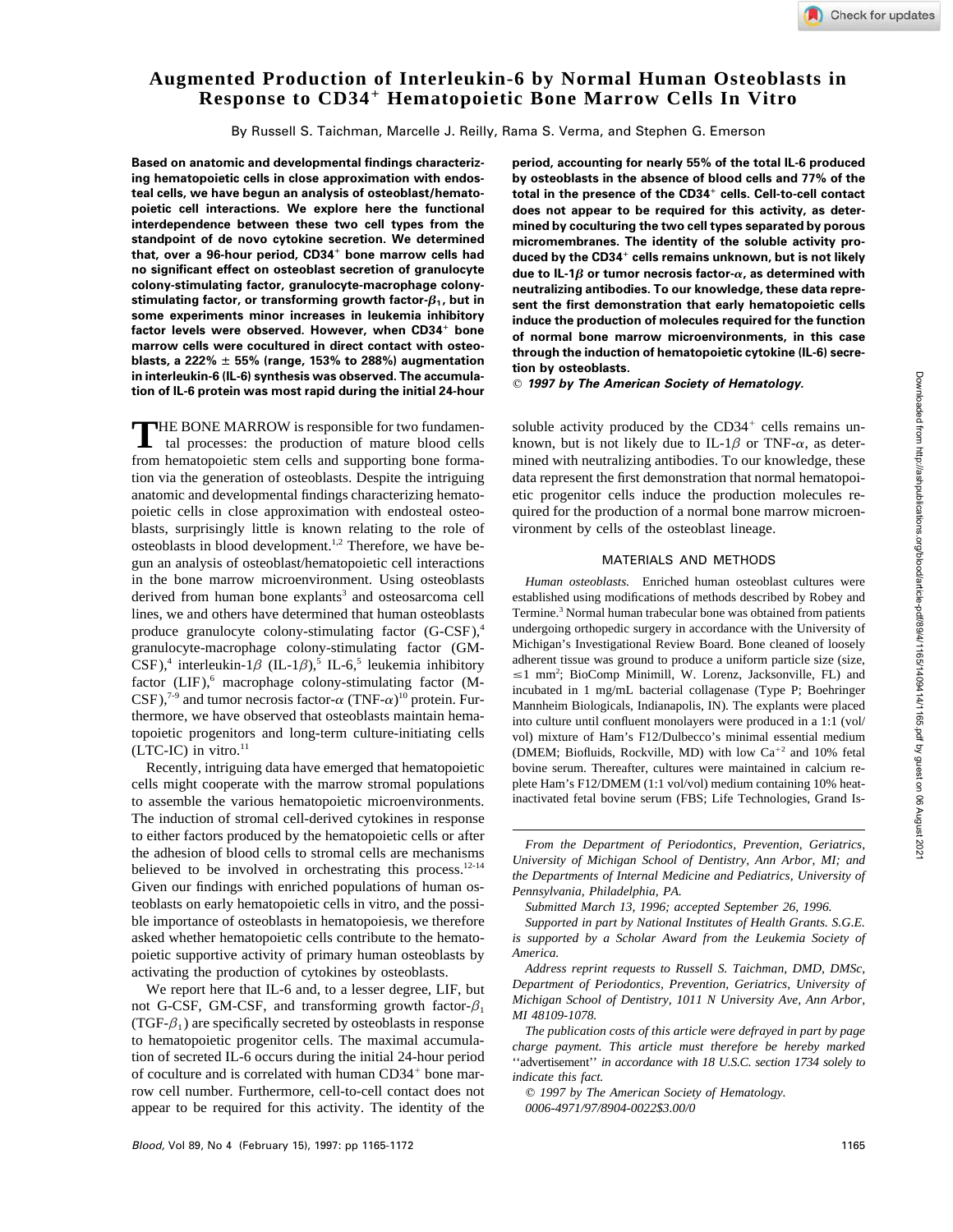mL L-ascorbate. To verify that the cells expressed an osteoblast minutes, and frozen at  $-80^{\circ}$ C. phenotype, the cultures were screened for the expression of the *RT-PCR.* Total cellular RNA was recovered by lysing cells diosteoblast-specific protein osteocalcin (osteocalcin<sup>+</sup>) and the absence of c-kit ligand (c-kit ligand $\bar{a}$ ) by reverse transcriptase polymerase logic and RNA criteria, we can detect contamination of our osteoblast at  $A_{260}/A_{280}$ . RNA (1.0  $\mu$ g), 10× RT buffer (1× RT buffer: 50 mmol/ preparations by marrow stromal elements to levels of 1% of the total

/ *bone marrow cells.* Human bone marrow cells were obtained from healthy adult volunteers by iliac oligo d(T), and 2.5 U reverse transcriptase (M-MLV Reverse Trancrest puncture and aspiration into preservative-free heparin under a scriptase; Life Technologies, Grand Island, NY) were incubated totion on Ficoll-Hypaque (specific gravity, 1.077). Plastic adherence ered and CD34<sup>+</sup> bone marrow cells were isolated by positive immuton Dickinson, San Jose, CA), to evaluate purity. Under these condi-<br>
(sense, GGATCCTCCTTCTCCACAAGCGCCTTCGGTCCA; anti-CD34 antigen. Where indicated, these cells were further isolated by pected size, 398 bp<sup>17</sup>), actin (sense, GTGGGGCGCCCCAGGCA-

Liquid coculture of CD34<sup>+</sup> bone marrow cells and primary human osteoblasts. Primary human osteocalcin<sup>+</sup>, c-kit ligand<sup>-</sup> at confluence were harvested by trypsinization (20 minutes at 377C, Cetus DNA thermal cycler; Perkin Elmer Cetus, Norwalk, CT). The 0.05% trypsin/0.5 mmol/L EDTA [Life Technologies]) and seeded products were electrophoresed in 3% agarose and visualized using into 96-well or 24-well flat-bottomed tissue culture plates to a final ethidum bromide. To control for false-positives due to overamplifidensity of  $2 \times 10^4$ /cm<sup>2</sup> in Ca<sup>+2</sup> vol) containing 10% heat-inactivated FBS, antibiotics, 10 mmol/L from the reaction (data not presented) and primers were designed to  $\beta$ -glycerol phosphate, and 10 mg/mL L-ascorbate. After 7 days, the cross intron\exon boundaries. osteoblast monolayers were washed twice and  $1 \times 10^4$  CD34<sup>+</sup> bone Cytokine enzyme-linked immunosorbent assays (ELISAs). Condimarrow cells were seeded onto the osteoblast monolayers. Thereaf- tioned medium was collected at the times indicated and stored at ter, conditioned medium was collected over the first 96 hours of the  $-80^{\circ}$ C until assayed for cytokine levels by double-antibody sandosteoblast/blood cell coculture. Where indicated, serum concentra- wich method with commercially available ELISA kits according to tions were reduced from 10% to 1% (vol/vol). the directions of the manufacturer: IL-1 $\beta$  (sensitivity, 0.1 pg/mL;

production of cytokines, osteoblasts grown to confluence were fixed (sensitivity, 0.7 pg/mL; range, 3.33 to 300 pg/mL; R&D Systems), in situ with 2% paraformaldehyde in phosphate-buffered saline for G-CSF (sensitivity, 7.2 pg/mL; range, 39 to 2,500 pg/mL), GM-CSF 10 minutes at 25°C. Subsequently, the osteoblast cell monolayers (sensitivity, 1.5 pg/mL; range, 7.8 to 5,000 pg/mL; R&D Systems), were washed four times with medium before the initiation of cocul-<br>LIF (sensitivity, 2.0 pg/mL; range, 31 to 2,000 pg/mL; R&D Systure experiments. For direct cell-cell contact investigations, CD34<sup>+</sup> tems), TGF- $\beta_1$  (sensitivity, 0.05 ng/mL; range, 0.1 to 4 ng/mL; bone marrow cells  $(1.0 \times 10^4)$  were seeded into the top chamber of TransWell (Corning Costar Corp, Cambridge, MA) dual-chambered mL; Genzyme). Cytokine levels are presented as the mean  $\pm$  stan-24-well plates  $(0.4-\mu m)$  pore size), with confluent primary human dard error cytokine per milliliter for triplicate determinations. osteoblasts in the bottom chamber. To determine whether  $IL-1\beta$  or *Statistical analyses*. Each experiment was repeated a minimum TNF- $\alpha$  was responsible for the soluble activity produced by the of three times. Analysis of variance (ANOVA) was used to determine CD34<sup>+</sup> cells that stimulates IL-6 production by human osteoblasts, statistical significance. IL-1 $\beta$  and TNF- $\alpha$  neutralizing monoclonal antibodies (murine IgG<sub>1</sub> monoclonal; Genzyme Corp, Cambridge, MA), isotype-matched RESULTS control (MOPC-21; Sigma, St Louis, MO), or vehicle were added daily to a final concentration of 10  $\mu$ g/mL.

*Production of bone marrow CD34<sup>+</sup> cell-conditioned medium.* we have shown that normal human osteoblasts constitutively CD34<sup>+</sup> bone marrow cells  $(1 \times 10^5)$  were seeded into the top champroduce a variety of cytokine mRNAs under basal condi- ber of TransWell (Corning Costar Corp) dual-chambered 24-well plates (0.4- $\mu$ m pore size) with 0.7 mL total of a 1:1 mixture of tions.<sup>7</sup> In the present investigations, we examined whether DMEM/F12 medium supplemented with 10% fetal calf serum Pen/ untransformed human osteoblast-li DMEM/F12 medium supplemented with 10% fetal calf serum, Pen/ Strep, 10 mmol/L L-ascorbate, and 10 mg/mL  $\beta$ -glycerol phosphate normal hematopoietic cells by augmenting their secretion of

land, NY), antibiotics, 10 mmol/L  $\beta$ -glycerol phosphate, and 10 mg/ tioned medium was harvested, spun at 12,000 rpm at 4°C for 15

rectly in Stat-60 according to the directions of the manufacturer (Tel-Test Inc, Friendswood, TX). RNA integrity and purity was chain reaction (RT-PCR), as previously detailed.<sup>4</sup> Using morpho-<br>valuated by electrophoresis with ethidium bromide and absorbance L Tris HCl, pH 8.3, 50 mmol/L KCl, 8.0 mmol/L  $MgCl<sub>2</sub>$ , and 10 population (data not presented). mmol/L dithiothreitol), 25 mmol/L dXTP mix (25 mmol/L of each  $dXTP$  [adenosine, cytosine, thymidine, guanidine (ACGT)]), 3.0  $\mu$ g protocol approved by the University of Michigan's Investigational gether at 38°C for 1 hour. One-fifth of the double-stranded product Review Board. Mononuclear cells were isolated by density separa- was mixed with  $10\times$  Taq buffer ( $1\times$  Taq/RT buffer: 10 mmol/L Tris, pH 8.3, 50 mmol/L KCl, 1.5 mmol/L  $MgCl<sub>2</sub>$ , 0.01% gelatin, at 37°C was performed in modified Dexter's medium (Iscove's modi- and 2.0 mmol/L dithiothreitol), 1 mmol/L dXTP mix, 500 ng of fied Dulbecco's medium [IMDM], 10% FBS, 10% equine serum, 1 each sense and antisense oligonucleotide, and 2.5 U Taq polymerase mmol/L hydrocortisone, penicillin/streptomycin [Life Technolo- (Taq polymerase; GIBCO-BRL). Sense and antisense primers were gies]). After overnight adherence, the nonadherent cells were recov- prepared by the oligonucleotide synthesis core at the University of Michigan and were designed to cross intron/exon boundaries: c-kit nomagnetic selection using the QUIND/10 antibody (Miltenyi Biotec ligand (sense, GAAGGGATCTGCAGGAATCGTGTG; antisense, Inc, Sunnyvale, CA). In some experiments, mononuclear cells iso-<br>
GCCCTTGTAAGACCTGGCTGTCTC; expected size, 665 bp<sup>15</sup>), lated by positive immunomagnetic selection were stained with a osteocalcin (sense, GGCAGCGAGGTAGTGAAGAG; antisense, phycoerythrin conjugate of the anti-CD34 antibody, HPCA-2 (Bec- GATGTGGTCAGCCAACTCGT; expected size, 137 bp<sup>16</sup>), IL-6 tions,  $92.5\% \pm 3.5\%$  (n = 2) of the recovered cells expressed the sense, AAGCTTGTTCCTCACTACTCTCAAATGTGTTCTG; exfluorescence-activated cell sorting (FACS; EPICS C; Coulter Corp, CCA; antisense, CTCCTTAATGTCACGCACGATTTC; expected Hialeah, FL). size, 548 bp<sup>18</sup>), as previously detailed.<sup>4</sup> The samples underwent thermal cycling at 94<sup>°</sup>C for 1 minute and at 72<sup>°</sup>C for 3 minutes for 35 cycles, followed by 10 minutes of extension at 72°C (Perkin Elmer cation or DNA contamination, reverse transcriptase was omitted

To determine whether viable osteoblasts were required for the range, 3.9 to 250 pg/mL; R&D Systems, Minneapolis, MN), IL-6 Genzyme), and TNF- $\alpha$  (sensitivity, 3 pg/mL; range, 6 to 1,024 pg/

The effect of human bone marrow CD34<sup>+</sup> cells on cytokine daily to a final concentration of 10 *pg/mL. synthesis by human osteoblasts*. In previous investigations, *Production of bone marrow CD34<sup>+</sup> cell-conditioned medium*. We have shown that normal human osteoblasts constitut tions.<sup>4</sup> In the present investigations, we examined whether in 24-multiwell culture plates. At 24, 48, and 72 hours, the condi-<br>soluble G-CSF, GM-CSF, IL-6, LIF, and TGF- $\beta_1$ . We chose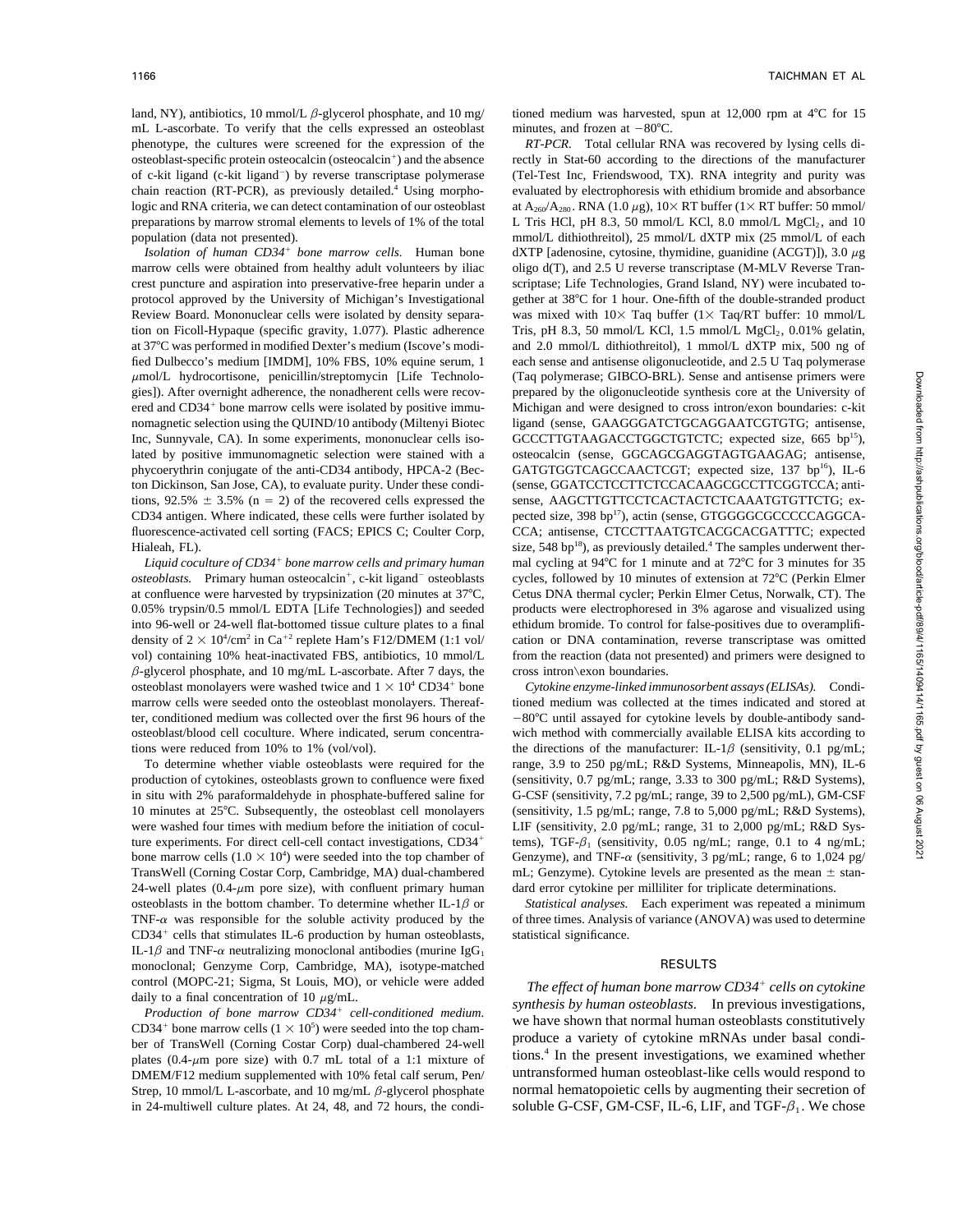these particular cytokines as representatives of proteins with **Production by Human Osteoblast Cells** largely stimulatory (IL-6, GM-CSF, and G-CSF) and inhibitory (LIF and TGF- $\beta_1$ ) activity on hematopoietic cells.<sup>19-23</sup> Explant-derived osteoblast monolayers were seeded with  $CD34^+$  bone marrow cells for 4 days in Ca<sup>+2</sup> replete Ham's 2 12,072  $\pm$  1,819 18,987  $\pm$  2,453† F12/DMEM  $(1:1 \text{ vol/vol})$  containing 10% heat-inactivated FBS, antibiotics, 10 mmol/L  $\beta$ -glycerol phosphate, and 10 Nonadherent bone marrow mononuclear CD34<sup>+</sup> cells were isolated mg/mL L-ascorbate. Under these conditions, we have pre-<br>by positive immunomagnetic selection and prepared for fluores-<br>populative immunomagnetic selection and prepared for fluoresprogenitors and LTC-IC activity for at least 2 weeks in anti-CD34 antibody, HPCA-2 (Becton Dickinson, San Jose, CA). Se-<br>lected CD34<sup>+</sup> cells (1.0 × 10<sup>4</sup>) were seeded directly onto confluent

no significant effect on the production of osteoblast-derived, taining 1% FBS. At 96 hours, conditioned medium was collected and soluble G-CSE to the limits of the assay  $(7.2 \text{ ng/ml} \cdot \text{Fig 1})$  assayed for IL-6 by ELISA. Da soluble G-CSF to the limits of the assay  $(7.2 \text{ pg/mL}; \text{Fig 1}).$  assayed for IL-6 by ELISA. Data from a representative of two indepen-<br>During the same period, no significant alterations in the lev. dent experiments are presen During the same period, no significant alterations in the lev-<br>ole of GM CSE produced were poted and the production of for triplicate determinations. els of GM-CSF produced were noted, and the production of TGF- $\beta_1$  was also not significantly altered (Fig 1). In contrast,<br>the presence of CD34<sup>+</sup> cells induced osteoblasts in some<br>the presence of CD34<sup>+</sup> cells induced osteoblasts in some<br>t Significant difference from no CD34 experiments to secrete enhanced levels of LIF. However, statistical significance of  $P < 0.01$ . more striking was the effect that CD34<sup>+</sup> cells had on IL-6 levels. Under basal conditions (no CD34<sup>+</sup> cells), osteoblasts produced levels of IL-6 that were easily detected by the ELISA, ranging from 67 to 137 pg/mL under the 10% serum<br>conditions Whan CD34<sup>+</sup> celle were pleased in direct context tures were established and conditioned medium was coltures were established and conditioned medium was col-<br>conditions. When CD34<sup>+</sup> cells were placed in direct contact lected over the course of 4 days. To minimize the effects that with the osteoblasts, an average increase in IL-6 production of  $222\% \pm 55\%$  (range, 153% to 288%) was observed (Fig. unknown serum components may have on IL-6 synthesis, we 1). To verify that  $CD34<sup>+</sup>$  bone marrow cells and not a small number of contaminating cells were responsible for the IL-<br> $\frac{10 \text{ P}}{6 \text{ increased nearly 10-fold relative to those observed in}}$ IL-6 increased nearly 10-fold relative to those observed in 6 stimulation, CD34/ cells were isolated by positive immuthe higher serum concentrations, suggesting the possibly of nonagnetic selection and further purified by FACS using a<br>serum inhibitor (Figs 1 and 2). For osteoblasts cultured in<br>higher serum inhibitor (Figs 1 and 2). For o phycoerythrin conjugate of the anti-CD34 antibody, HPCA-<br>
<sup>2</sup> (Besten Dickinson), Under these conditions, the RACS the absence of the hematopoietic cells, the majority of IL-6 2 (Becton Dickinson). Under these conditions, the FACS-<br>certed CD34<sup>+</sup> cells exhibit the same IL 6 stimulatory ectivity accumulated during the initial 24-hour period (55% of total sorted  $CD34^+$  cells exhibit the same IL-6 stimulatory activity accumulated during the initial 24-hour period (55% of total sorted  $CD34^+$  cells exhibit the same IL-6 stimulatory activity IL-6 produced; Fig 2). Subsequently, the mean IL-6 levels on human osteoblasts as do the immunoselected cells (Table 1).

To determine the time frame in which IL-6 synthesis oc-



**Fig 1. Effect of human bone marrow CD34**" **tions. \*Significant difference from no CD34**" **tical significance of**  $P < .05$ **.**  $\qquad \qquad$  05.

**Table 1. Effect of Sorted CD34**"

| Osteoblast Isolate | $No$ $CD34+$ Cells | $1 \times 10^4$ CD34 <sup>+</sup> Cells |
|--------------------|--------------------|-----------------------------------------|
|                    | $10.131 \pm 635$   | $16.230 \pm 832*$                       |
|                    | $12.072 \pm 1.819$ | $18.987 \pm 2.453$                      |
| 3                  | $4.204 \pm 338$    | $17,006 \pm 4,253$                      |
|                    |                    |                                         |

cence-activated cell sorting using a phycoerythrin conjugate of the vitro.<sup>11</sup> views and the sected CD34<sup>+</sup> cells  $(1.0 \times 10^4)$  were seeded directly onto confluent Over a 96-hour period, we observed that CD34<sup>+</sup> cells had human osteoblast monolayers in 96-well tissue culture plates con-

\* Significant difference from no CD34<sup>+</sup> cells (osteoblasts only) to a

t Significant difference from no CD34<sup>+</sup> cells (osteoblasts only) to a

curs in response to blood cells, osteoblast/ $CD34^+$  cell coculreduced the serum concentrations of our cultures from 10%<br>to 1%. Under these conditions, immunodetectable levels of



Fig 2. Rate of IL-6 synthesis in coculture of CD34<sup>+</sup> bone marrow cells with osteoblasts. Bone marrow  $CD34^+$  cells  $(1.0 \times 10^4$ thesis by human osteoblasts. Bone marrow CD34<sup>+</sup> cells (1.0  $\times$  10<sup>4</sup>) cells with osteoblasts. Bone marrow CD34<sup>+</sup> cells (1.0  $\times$  10<sup>4</sup>) were **were seeded directly onto confluent human osteoblast monolayers seeded directly onto confluent human osteoblast monolayers (HOB) (HOB) as described in the Materials and Methods in 24-well tissue in 96-well tissue culture plates containing 1% FBS. At 24, 48, and 96 culture plates with 10% FBS. At 96 hours, conditioned medium was hours, conditioned medium was collected and assayed for IL-6 by collected and assayed for G-CSF, GM-CSF, IL-6, LIF, or TGF-b<sup>1</sup> by ELISA. Data from a representative of three independent experiments** ELISA. Individual data from three independent experiments are pre- are presented as the mean ± standard deviation for triplicate detersented as the mean  $\pm$  standard deviation for triplicate determina- minations. Significant difference from no CD34<sup>+</sup> (HOB). <sup>+</sup>Significant difference from previous time point to a statistical significance of  $P$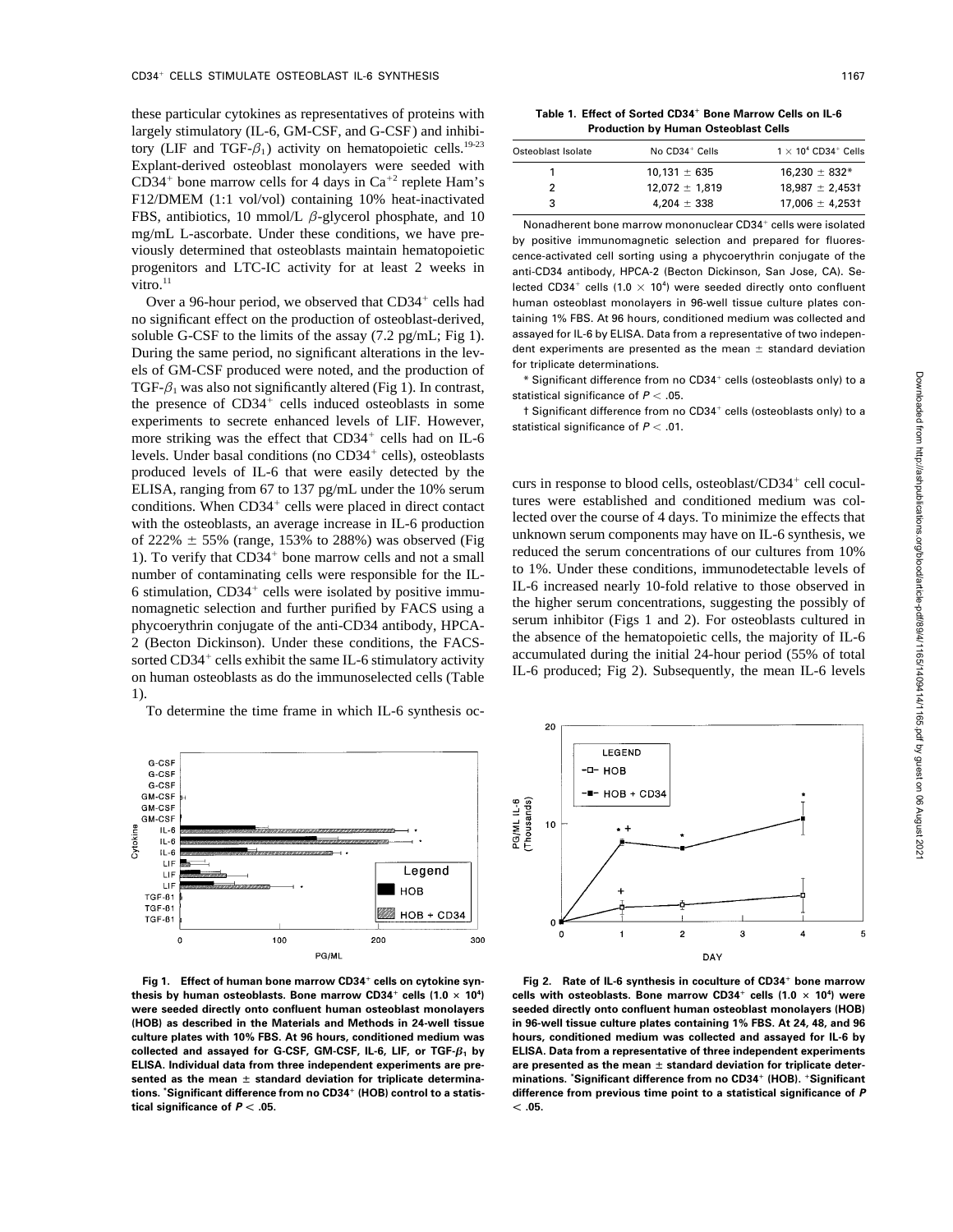continued to accumulate but were not significantly different from the initial 24-hour period. The inclusion of  $CD34^+$ bone marrow cells significantly increased the levels of IL-6 detected at all time points relative to the osteoblasts alone (Fig 2). Curiously, after the initial 24 hours, the IL-6 levels plateaued rather than continuing to accumulate, possibly representing consumption by the  $CD34^+$  cells. In addition, IL-6 levels in vitro correlated with increasing CD34<sup>+</sup> cell numbers (Fig 3).

*Cell-to-cell contact between CD34 cells is not required for increased IL-6 synthesis.* To evaluate whether direct contact between osteoblasts and hematopoietic cells is required for the augmented production of  $IL-6$ , CD34<sup>+</sup> bone marrow cells were seeded either directly onto osteoblast Fig 4. Cell- to-cell contact is not required for elevated IL-6 synthe-<br>monolayers or into the top chamber of dual-chambered cul-<br>sis. CD34<sup>+</sup> bone marrow cells (CD34<sup>+</sup>; 1.0 × 10<sup>4</sup>) were seeded either ture plates that facilitate the free exchange of soluble mole- **directly onto confluent osteoblast monolayers (HOB; contact cul**cules but physically separate the heterologous populations. **tures), the top chamber of dual-chambered 24-well plates with con-**<br>As reported previously significant increases in II -6 produc-<br>**fluent primary human osteoblas** As reported previously, significant increases in IL-6 producon were observed when osteoblasts were cultured with **1% FBS. In some cases, 2% paraformaldehyde was used to mildly fix**  $CD34<sup>+</sup>$  cells (Fig 4). Under conditions in which osteoblasts and hematopoietic cells were separated, a significant, albeit **HOB). At 96 hours, conditioned medium was collected and assayed** somewhat smaller increase in IL-6 production was observed **for IL-6 by ELISA. Data from a representative of three experiments**<br>relative to controls. These results suggest that either the os **are presented as the mean**  $\pm$ relative to controls. These results suggest that either the osteoblasts or the hematopoietic cells produce soluble factor(s) minations. "Significant difference from HOB. "Significant difference" from CD34" or fixed HOB cultures to a statistical significance of  $P$  < that mediates the production of IL-6 by human osteoblasts **.05.** (Fig 4).

*Osteoblasts are primarily responsible for IL-6 synthesis in coculture with CD34<sup>+</sup> bone marrow cells.* Alone, osteoblasts constitutively produce IL-6, but in coculture with marrow cell-conditioned medium contained no immunode- $CD34<sup>+</sup>$  bone marrow cells, increased levels of IL-6 are ob-<br>tectable IL-6. served. We next wanted to determine which of the cell popu-<br>To rule out the possibility that osteoblasts furnish signal(s) lations were responsible for the enhanced IL-6 synthesis. to the hematopoietic cells that indirectly stimulates the hema-We therefore determined whether viable osteoblasts were topoietic cells to produce IL-6, two types of experiments required for the augmented IL-6 levels. For these experi- were performed. First, RT-PCR was performed to detect ILments, 2% paraformaldehyde was used to fix the osteoblasts 6 mRNA on cells recovered from dual-chambered plates in



in coculture with osteoblasts. Bone marrow CD34<sup>+</sup> cells (0 to 1.0  $\times$ 10<sup>4</sup>) were seeded directly onto confluent human osteoblast mono**layers (HOB) in 96-well tissue culture plates containing 1% FBS. At** ELISA to determine to what level IL-1 $\beta$  and TNF- $\alpha$  were points of the subset of the subset of the culture superpatents. It all avale were below **96 hours, conditioned medium was collected and assayed for IL-6 by** present in the culture supernatants. IL-1 $\beta$  levels were below **ELISA.** Data from a representative of three experiments are presented  $\frac{1}{2}$  as the mean  $\pm$  standard deviation for triplicate determinations. Sig-<br>as the mean  $\pm$  standard deviation for triplicate determinations. Sig**nificant difference from no CD34**" **significance of**  $P < 0.05$ **. levels were less than 6 pg/mL (assay range, 6 to 1,024 pg/mL)** 



tact), or alone (CD34<sup>+</sup>) in Ham's F12/DMEM (1:1 vol/vol) containing the osteoblasts before the initiation of coculture experiments (fixed

bone marrow cells. Alone, osteo-<br>alone or in the presence of fixed osteoblasts, CD34<sup>+</sup> bone

before the initiation of the cocultures. As shown in Fig 4, which IL-6 protein levels are significantly elevated relative to osteoblasts cultured alone (Fig 4). As shown in Fig 5, IL-6 message was observed (1) in osteoblasts alone, (2) in osteoblasts and CD34<sup>+</sup> cultured in direct contact, and (3) in osteoblasts isolated from the bottom of the dual-chambered culture wells. IL-6 mRNA was not observed in CD34<sup>+</sup> bone marrow cells isolated from the top of the dual-chambered culture wells in which enhanced IL-6 protein synthesis was observed (Fig 4). In the second type of experiment,  $CD34^+$ cell-conditioned medium was collected and placed on osteoblasts. Under these conditions, CD34<sup>+</sup> cell-conditioned medium alone stimulated augmented IL-6 production by the human osteoblasts (Fig 6).

 $IL-I\beta$  *and TNF-* $\alpha$  *production by CD34<sup>+</sup> cells is not responsible for increased IL-6 synthesis by human osteoblasts.* We next hypothesized that IL-1 $\beta$  or TNF- $\alpha$  was responsible Fig 3. Effect of CD34<sup>+</sup> bone marrow cell number on IL-6 synthesis for the soluble activity produced by the CD34<sup>+</sup> cells that<br>in coculture with osteoblasts. Bone marrow CD34<sup>+</sup> cells (0 to 1.0 x stimulates IL-6 productio becalled the seconds of the matrice of this issue, conditioned CD34<sup>+</sup> cell medium was assayed by were seeded directly onto confluent human osteoblast mono-<br>bis issue, conditioned CD34<sup>+</sup> cell medium was assayed by range, 3.9 to 250 pg/mL). Similarly, we found that TNF- $\alpha$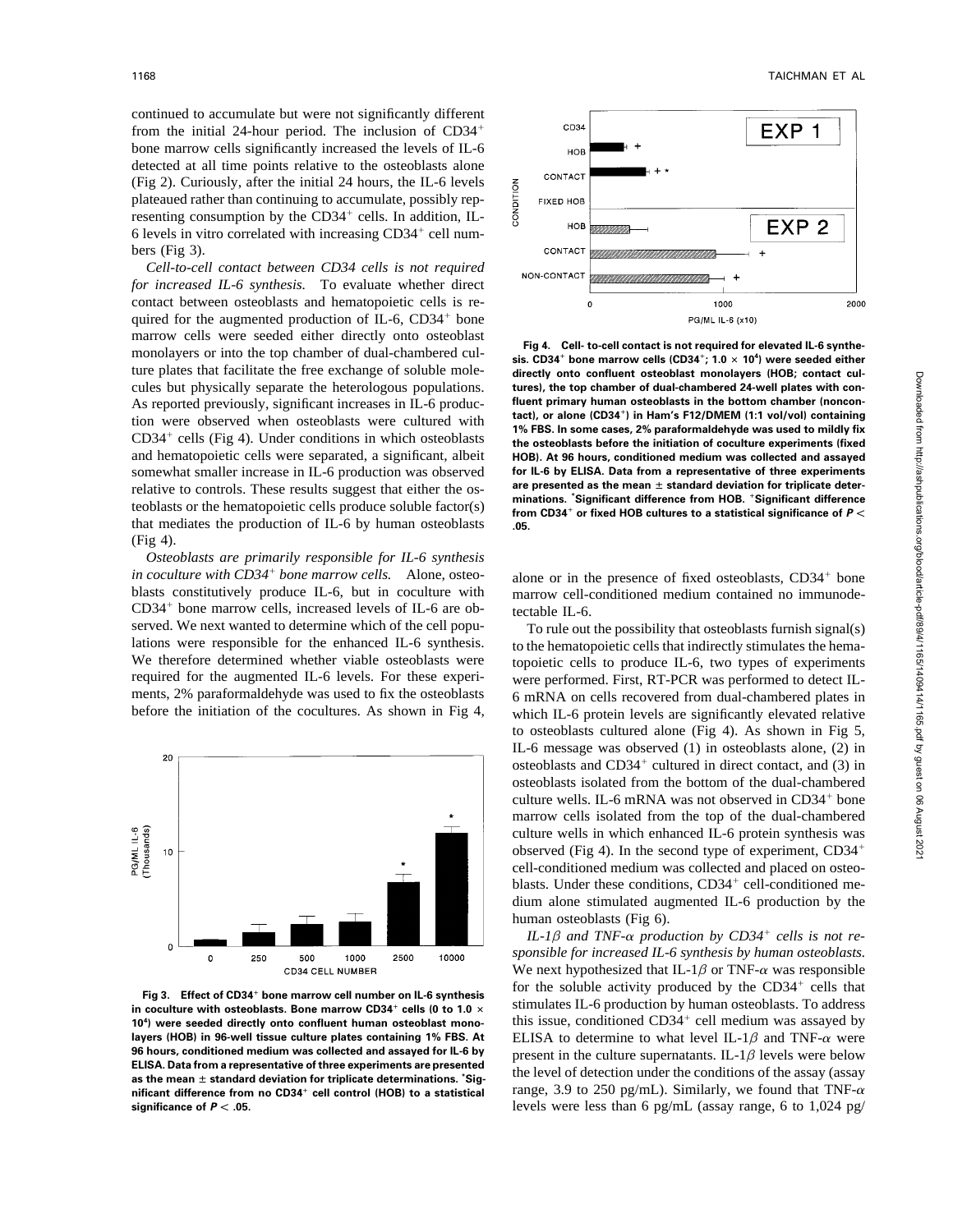

**Fig 5. RT-PCR detection of IL-6 mRNA. RT-PCR was performed (35** teoblasts are present on endosteal surfaces, we hypothesized cycles) to detect mRNA for  $\beta$ -actin and IL-6 from cells recovered from that affiliations betwe **cycles) to detect mRNA for** *B***-actin and IL-6 from cells recovered from** that affiliations between osteoblasts and hematopoietic cells dual-chambered plates at 96 hours in which IL-6 protein levels were **dual-chambered plates at 96 hours in which IL-6 protein levels were** might stimulate production of factors required for normal **known. Primers were designed to cross intron/exon boundaries. Negative controls included omitting reverse transcriptase (not** hematopoiesis. In the present study, we examined the ability shown) from the reverse transcription reaction or using H<sub>2</sub>O. Results from two independent experiments are presented. mRNA from os**teoblasts only (HOB), mRNA from osteoblasts and CD34**" **cellular contact), mRNA from osteoblasts and CD34** cens in<br> **coculture (contact), mRNA from osteoblasts recovered from dual-**<br> **chambered coculture (HOR noncontact)** and mRNA from CD34<sup>+</sup> cells<br>
We determined that human C chambered coculture (HOB noncontact), and mRNA from CD34<sup>+</sup> cells We determined that human CD34<sup>+</sup> hematopoietic bone **recovered from dual-chambered coculture (CD34**" **non-contact).**

mL). Next, we evaluated whether IL-1 $\beta$  and TNF- $\alpha$  neutralizing antibodies would inhibit the increase in IL-6 levels. For these experiments, daily addition of neutralizing monoclonal antibodies at concentrations at or greater than 10 times the anticipated neutralizing dose reported by the manufacturer were used. We observed no significant reductions in IL-6 levels in the presence of the neutralizing antibodies (Fig 7). Therefore, based on the extremely low levels of IL- $1\beta$  or TNF- $\alpha$  produced by the hematopoietic cells and the neutralizing antibody investigations, it is unlikely that IL- $1\beta$  or TNF- $\alpha$  were responsible for increased IL-6 synthesis

in vivo, we have begun to explore this unique tissue compart- **type-matched control, or vehicle were added at concentrations ap**ment at the cellular and molecular level with several models **proaching 10 times the anticipated neutralizing dose (ND<sub>50</sub>) reported**<br>of endosteel hematopoiesis <sup>24-29</sup> Based on the knowledge that **by the manufacturer** (10 of endosteal hematopoiesis.<sup>24-29</sup> Based on the knowledge that<br>hematopoiesis is facilitated by close associations with cells<br>**tive of two experiments are presented as the mean**  $\pm$  **standard devia**hematopoiesis is facilitated by close associations with cells of the stromal cell microenvironment<sup>3,9,19,22,30,31</sup> and that os-<br>tion for triplicate determinations.



**Fig 6. Human CD34**" **bone marrow cell-conditioned medium stimulates elevated IL-6 synthesis. Bone marrow CD34**" **bone cell-conditioned medium (CM) was prepared as detailed in the Materials and Methods over a 72-hour (0, 24, 48, and 72 hours) period. CM (80% vol/vol) was assayed for IL-6 stimulatory activity on confluent human osteoblast monolayers (HOB) grown in 96-well tissue culture plates at 72 hours by ELISA. Data from a representative of three experi**ments are presented as the mean  $\pm$  standard deviation for triplicate determinations. IL-6 levels of CM before HOB exposure were ≤6 pg/ **mL (CD34 72 H CM). Basal production of IL-6 by HOB cells (HOB + 0 H CM).** "**Significant difference from CD34**" **conditioned medium alone. \*Significant difference from HOB basal levels.**

of normal human CD34<sup>+</sup> bone marrow progenitor cells for their ability to stimulate the production of cytokines by pri-



by human osteoblasts. **Fig 7. IL-1<sup>b</sup> and TNF-<sup>a</sup> production by CD34**" **cells is not primarily responsible for increased IL-6 synthesis by HOB cells. Bone marrow CD34<sup>+</sup> cells (0 to 1.0**  $\times$  10<sup>4</sup>) were seeded directly onto confluent hu**man osteoblast monolayers (HOB) in 96-well tissue culture plates**<br>Because events localized to endosteal surfaces are proba-<br>bly critical for the maintenance of early hematopoietic cells<br>neutralizing monoclonal lgG<sub>1</sub> anti bly critical for the maintenance of early hematopoietic cells **neutralizing monoclonal IgG<sup>1</sup> antibodies to human IL-1b, TNF-a, iso-**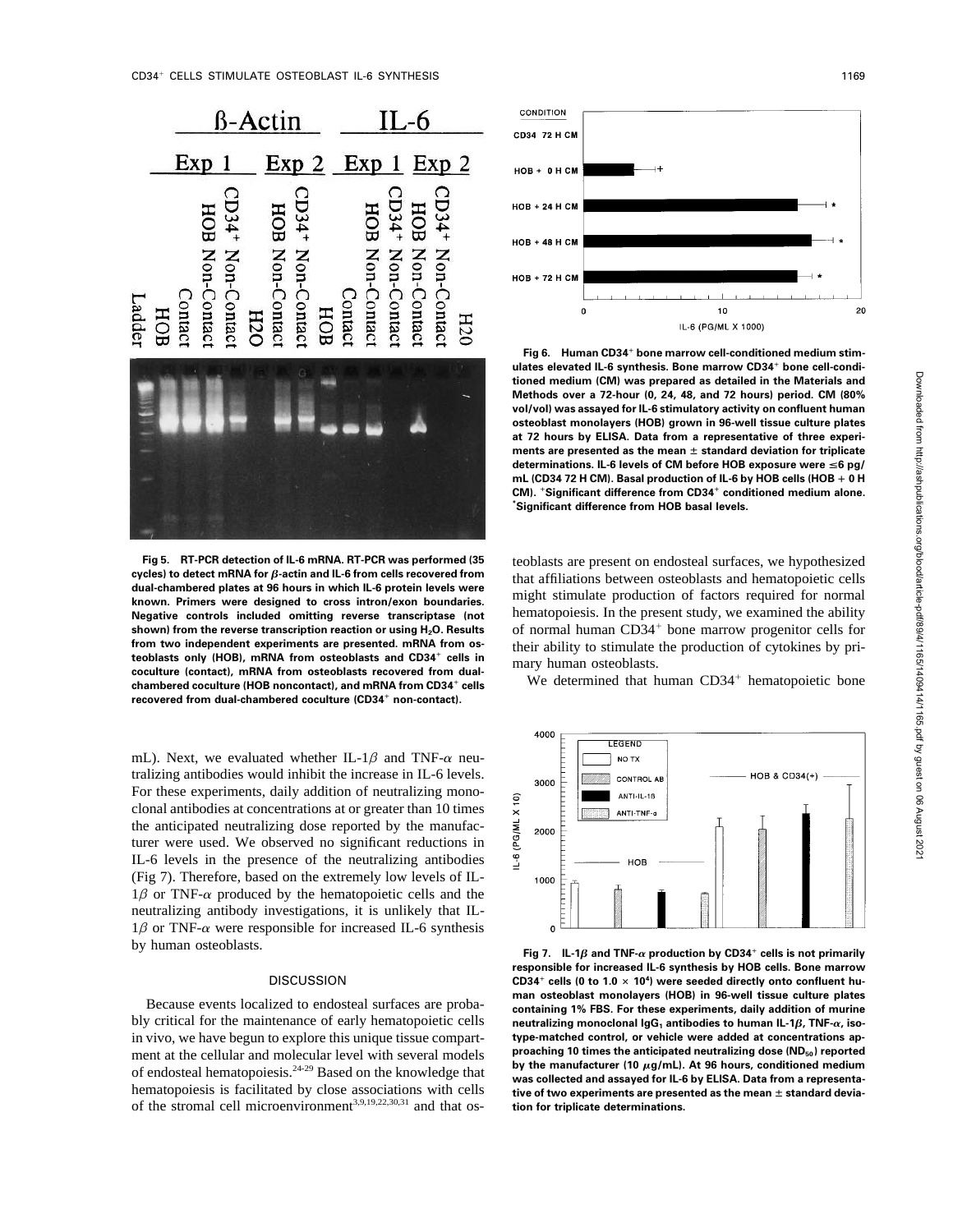to the limits of the assays. The augmented production of IL-6 over basal levels correlated well with the CD34<sup>+</sup> cell number situ fixation, it seems unlikely that the blood cells themselves be co-opted by tumor cells. were directly responsible for the augmented IL-6 production. Recent experimentation suggests that close associations However, we determined that  $CD34<sup>+</sup>$  cells are metabolically engaged in the production of IL-6, because  $CD34<sup>+</sup>$  cells that the secretion of IL-6 to levels roughly comparable to those cules/signals produced by  $CD34<sup>+</sup>$  cells that stimulate osteo-

Previous studies have shown that osteoblasts produce IL- $6,31-38$  but its role in mineralized tissue metabolism remains tionship is illustrated by the observation that, if the two uncertain. Under basal conditions, most human osteoblasts tissues are separated by more than a fe uncertain. Under basal conditions, most human osteoblasts tissues are separated by more than a few millimeters in vitro, examined produce IL-6 levels that can be enhanced by ste-<br>a decline in LTC-IC and progenitor cell pop examined produce IL-6 levels that can be enhanced by ste-<br>roids or proinflammatory mediators including  $II - 1$  or TNF ensue.<sup>13,60</sup> The basis for stromal cell support of hematopoietic roids or proinflammatory mediators, including IL-1 or TNF ensue.<sup>13,60</sup> The basis for stromal cell support of hematopoietic with marked synergism  $\frac{34,39-44}{3}$  For these reasons we evalu-<br>cells that are not in intimate with marked synergism.<sup>34,39-44</sup> For these reasons, we evalu-<br>ated whether CD34<sup>+</sup> cells stimulate II-6 production by II-<br>cells of the marrow is not clear but may involve high molecuated whether  $CD34^+$  cells stimulate IL-6 production by IL-<br>cells of the marrow is not clear but may involve high molecu- $1\beta$ – or TNF- $\alpha$ –dependent pathways. We found that the lar weight proteoglycans.<sup>59</sup> Alternatively, these observations activity produced by CD34<sup>+</sup> cells is not likely due to IL- suggest that molecules critical for hema activity produced by  $CD34^{\dagger}$  cells is not likely due to IL- suggest that molecules critical for hematopoiesis are either  $1\beta$  or TNF- $\alpha$ . Because IL-6 is believed to uncouple bone short-lived and/or require high local concentrations for functhe resorption from bone formation by activating osteoclastic tion.<sup>13</sup> The nature of those molecules responsible for the activity<sup>45</sup> while inhibiting osteoclastic activity<sup>46</sup> determining enhanced IL-6 production remain activity $45$  while inhibiting osteoblastic activity, $46$  determining the identity of the  $CD34<sup>+</sup>$  cell-derived activities may be of cells had no significant effect on osteoblast-secretion of G- great clinical importance.

has some proliferative activity on early hematopoietic cells,<sup>47</sup> thesis was observed. The accumulation of IL-6 was most has but in combination with IL-3 IL-1 and c-kit ligand it exerts rapid during the initial 24-hour per but, in combination with IL-3, IL-1, and c-kit ligand, it exerts synergistic activity by recruiting cells out of  $\overline{G_0}$  and promot-<br>ing the transition to  $\overline{G_0}$ <sup>48,49</sup> On other populations  $\Pi_0$  facilities as de novo cytokine synthesis by stromal cells or osteoblasts ing the transition to  $G_1$ <sup>48,49</sup> On other populations, IL-6 facili-<br>as de novo cytokine synthesis by stromal cells or osteoblasts tates the development of burst-forming unit-erythroid and<br>may be after blood cell binding, it will be difficult to differen-<br>multipotent celebrations from the colony forming unit green that experimentally between these tis multipotent colony-forming units (colony-forming unit gran-<br>ulcaute experimentally between these tissue interactions from<br>ulcaute experimental monographic sense interactions from hampide activities generated from the engag activities generated from the engagement of receptor-count-<br>noistic progenitors <sup>50</sup> IL 6 is also a critical requlator of B<br>receptor molecules on the hematopoietic cells themselves. poietic progenitors.<sup>50</sup> IL-6 is also a critical regulator of B-<br>cell differentiation into plasma cells<sup>51</sup> Eurthermore, IL-6 is Nevertheless, local resident cells responding to the requirecell differentiation into plasma cells.<sup>51</sup> Furthermore, IL-6 is<br>a potent group of plasma cells responding to the require-<br>ments of hematopoietic cells represent hematopoietic regulaa potent growth factor for plasmacytoma and myeloma cells represent demonstration of the bone marrow microenvironment. Our finding that in which overproduction of IL-6 is associated with progressive disease.<sup>52,53</sup> Although both autocrine and paracrine IL-<br>6 production has been reported, in most cases it appears that<br>cells of the tumor microenvironment are largely responsible<br>for IL-6 synthesis rather than the t myeloma cell lines induces the production of IL-6 by several human osteosarcoma cell lines (MG-63 and SaOS-2), possibly through activation of an NF-kB pathway.<sup>57</sup> However, of the bone marrow microenvironment. curiously, the production of an osteoblast-specific protein (osteocalcin) was reduced in an autocrine-like manner as **ACKNOWLEDGMENT** anti–IL-6 antibodies reversed the decreases in osteocalcin The authors are indebted to Dr T. Frank and the members of synthesis.<sup>54</sup> That stimulated osteoblast synthesis of IL-6 can the Surgical Pathology Department for t synthesis.<sup>54</sup> That stimulated osteoblast synthesis of IL-6 can the Surgical Pathology Department for their help in obtaining bone<br>be viewed as a generalized feature of osteoblast hematopoi. tissues, to Dr M. Baird and M. tissues, to Dr M. Baird and M. Tuck for bone marrow is viewed as a generalized feature of osteoblast-hematopoi-<br>LA. D'Errico and G.H. Sam for helpful discussions. etic metabolism and not restricted to B-cell neoplasms alone is suggested by the demonstration that some human osteosar- REFERENCES comas (HOS cells) secrete IL-6 in response to the adherence 1. Lord BI: The architecture of bone marrow cell populations. Int of human T cells and/or by crosslinking intercellular adhe- J Cell Cloning 8:317, 1990

marrow progenitors stimulate human osteoblasts to produce sion molecule-1 and vascular cell adhesion molecule-1.<sup>58</sup> IL-6 but not soluble levels of G-CSF, GM-CSF, or TGF- $\beta_1$  Thus, the observations that (1) osteoblasts stimulate my-<br>to the limits of the assays. The augmented production of IL-6 eloma cell proliferation by producing ILthe tumor cells themselves, while at the same time  $(2)$  IL-6 where the most rapid rate in protein accumulation occurred inhibits bone formation in an autocrine fashion suggest that during the initial 24-hour period. Based on RT-PCR and in the relationships we have observed among normal cells can

between hematopoietic cells and stromal cells are important for maintaining hematopoiesis in vivo, although they are are prevented from direct contact with osteoblasts stimulate probably not an absolute requirement in vitro.<sup>59</sup> When hema-<br>the secretion of IL-6 to levels roughly comparable to those topoietic cells are in direct contact w in which direct contact is permitted. The nature of the mole- to-cell adhesive molecules, stromal cell-associated or extracellular matrix-associated factors, and/or soluble growth blast-derived IL-6 remains to be determined. factors probably all cooperate in stimulating blood cell pro-<br>Previous studies have shown that osteoblasts produce IL-<br>liferation and/or maintenance. The importance of this rela

cell-derived activities may be of  $\frac{1}{2}$  In summary, we determined that CD34<sup>+</sup> bone marrow Like those effects observed on mineralized tissue,  $IL-6$  CSF, GM-CSF, and TGF- $\beta_1$ . When CD34<sup>+</sup> bone marrow Like those effects observed on mineralized tissue, IL-6 CSF, GM-CSF, and TGF- $\beta_1$ . When CD34<sup>+</sup> bone marrow has multiple activities on hematopoietic cells. Alone, IL-6 cells were cocultured with osteoblasts, augmented I  $CD34<sup>+</sup>$  hematopoietic cells induce IL-6 production by osteomatopoietic progenitor  $CD34<sup>+</sup>$  cells induce the production of hematopoietic growth factors, in this case IL-6, by cells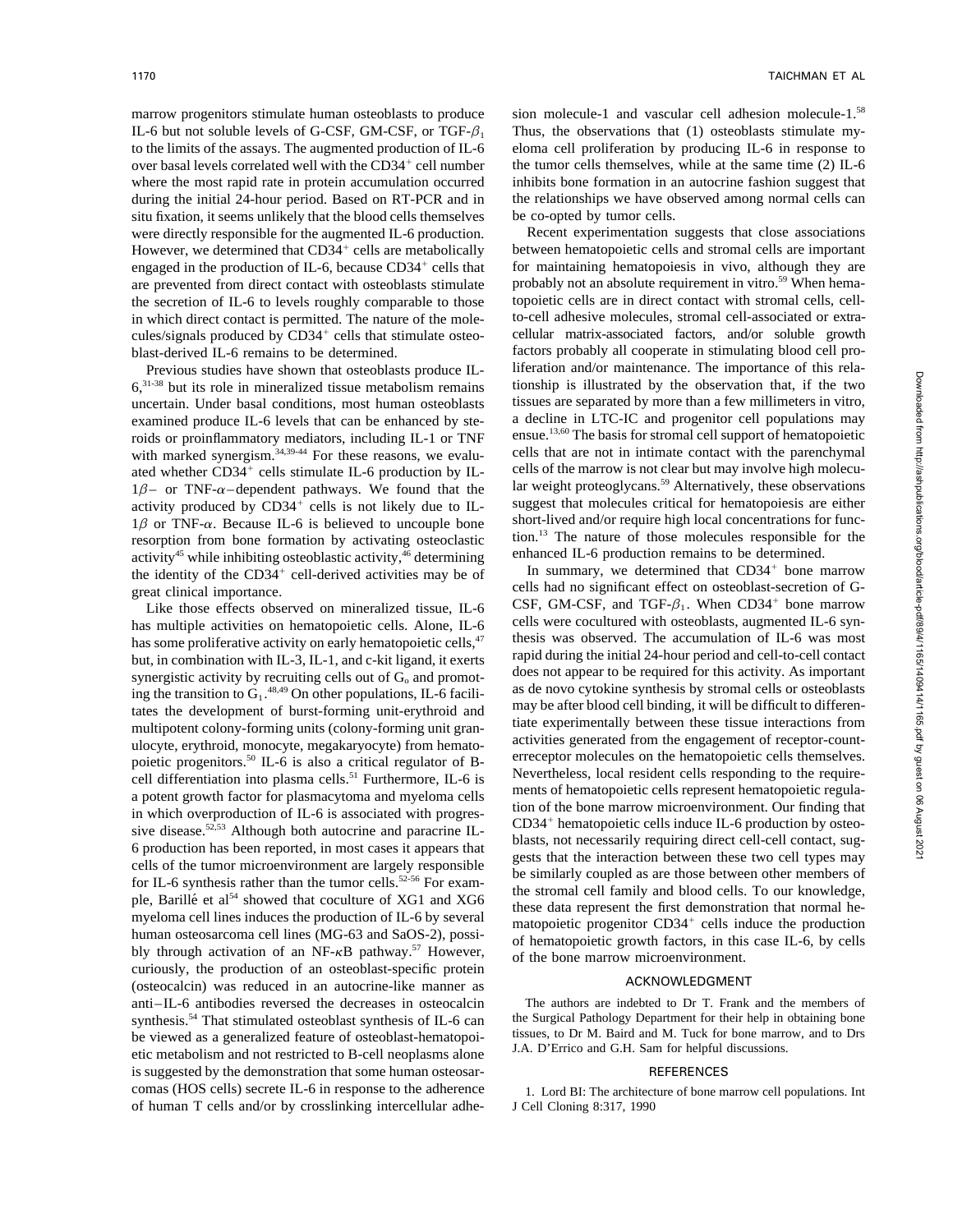B-lymphocytopoiesis in rat bone marrow. Topographical arrange- bridge, MA, Harvard, 1988 ment of terminal deoxynucleotidyl transferase-positive cells and pre- 20. Ruscetti RW, Jacobsen SE, Birchenall-Robers M, Broxmeyer

4. Taichman RS, Emerson SG: Human osteoblasts support hematopoiesis through the production of granulocyte colony-stimulating Gooya JM, Jacobsen SE: Distinct and overlapping direct effects of factor. J Exp Med 179:1677, 1994 macrophage inflammatory protein-1 alpha and transforming growth

production of cytokines by bone surface-derived osteoblastic cells  $84:2175$ , 1994<br>in normal and osteoporotic postmenopausal women: Relationship 22. Moses HL, Yang EY, Pietenpol JA: TGF-beta stimulation in normal and osteoporotic postmenopausal women: Relationship

6. Marusic A, Kalinowski J, Jastrzebski S, Lorenzo J: Production 63:245, 1990<br>leukemia inhibitory factor mRNA and protein by malignant and 23. Mayani H, Little MT, Dragowska W, Thornbury G, Lansdorp of leukemia inhibitory factor mRNA and protein by malignant and immortalized bone cells. J Bone Min Res 8:617, 1993 PM: Differential effects for the hematopoietic inhibitors MIP-1

tic cell line, MG-63, produces two molecular types of macrophage-<br>
colony-stimulating factor. Biochem Biophys Acta 1136:297, 1992 liver. Exp Hematol 23:422, 1995 colony-stimulating factor. Biochem Biophys Acta 1136:297, 1992 liver. Exp Hematol 23:422, 1995<br>8. Ohtsuki T. Suzu S. Hatake K. Nagata N. Miuri Y. Motovoshi 24. Dexter TM, Coutinhot LH, Spooncer E: Stromal cells in

K: A proteoglycan form of macrophage colony-stimulating factor haemopoiesis, in Bock G, Marsh J (eds): Molecular Control of the book of the match of the match of the match of the match of the match of the match of the matc that binds to bone-derived collagens and can be extracted from bone Haemopoie<br>matrix Biochem Bionhys Res Commun 190.215, 1993 [1990, p.76] matrix. Biochem Biophys Res Commun 190:215, 1993<br>9. Toksoz D, Zsebo KM, Smith KA, Hu S, Brankow D, Suggs

SV, Martin FH, Williams DA: Support of human hematopoiesis in Ohara J, Perkins SL: Interleukin 4 enhances osteoblast macrophage  $\frac{S_V}{\text{long-term}}$  bong-term bone marrow cultures by murine stromal cells selectively colony-stimulating factor, but not interleukin 6, production. Cal Tis-

homolog of the steel gene production of TME by humon ortachlosts is modulated Sci USA 89:7350, 1992 Russell RGG: Production of TNF by human osteoblasts is modulated<br>26. Kincade PW, Witte PL, Landreth KS: Stromal cell and factor-<br>26. Kincade PW, Witte PL, Landreth KS: Stromal cell and factorby other cytokines but not by osteopetrotic hormones. Endocrinology

myeloid leukemia cells to MC513-G2/PA6 stromal cells induces<br>granulocyte-macrophage colony-stimulating factor production. Blood 84:415,<br>1994

matopoietic progenitors and bone marrow stroma is not required for<br>long-term in vitro hematopoiesis. Blood 79:2821, 1992<br>20. Kittler E. Quesenberry PI: Stromal cells and clinical

14. Gordon MY, Bearpark AD, Clark D, Baum SJ, Kicke KA, tions, in Long MW, Wicha MS (eds): The Hematopoietic Microenviconcentrations of different hemopoietic growth factors, in Baum MD, John Hopkins, 1993, p 49<br>SJ, Ledney GD, van Bekkum DW (eds): Experimental Hematology 30 Deldar A Lewis H Weig SJ, Ledney GD, van Bekkum DW (eds): Experimental Hematology 30. Deldar A, Lewis H, Weiss L: Bone lining cells and hemato-<br>Today. New York, NY, Springer-Verlag, 1988, p 31 poiesis: An electron microscopic study of canine bo

15. Huang E, Nocka K, Beier DR, Chu TY, Buck J, Lahm HM, Rec 213:187, 1985<br>Wellner D, Leder P, Besmer P: The hematopoietic growth factor 31. Littlewood Wellner D, Leder P, Besmer P: The hematopoietic growth factor 31. Littlewood AJ, Russell J, Harvey GR, Hughes DE, Russell<br>KL is encoded by the SI locus and is the ligand of the c-kit receptor, RG, Gowen M: The modulation o KL is encoded by the SI locus and is the ligand of the c-kit receptor,<br>the Gowen M: The modulation of the expression of IL-6 and its<br>receptor in human osteoblasts in vitro. Endocrinology 129:1513.

16. Celest AJ, Rosen V, Buecker JL, Kris R, Wang EA, Wozney 1991<br>JM: Isolation of the human gene for bone gla protein utilizing mouse 32 JM: Isolation of the human gene for bone gla protein utilizing mouse 32. Ishimi Y, Miyaura C, Jin CH, Akatsu T, Abe E, Nakamura and rat cDNA clones. EMBO J 5:1885, 1986 Y. Yamaguchi A. Yoskik S. Matsuda T. Hirano T. Kishim

Matsuda T, Kashiwamura SI, Nakajima K, Koyama K, Iwamatsu J Immunol 145:3297, 1990 A, Tsunasawa S, Sakiyama F, Matsui H, Takahara Y, Taniguchi T, 33. Feyen JHM, Elford P, DiPadova FE, Trechsel U: Interleukin-Kishimoto T: Complementary DNA for a novel interleukin (BSF- 6 is produced by bone and modulated by parathyroid hormone. J 2) that induces B lymphocytes to produce immunoglobin. Nature Bone Miner Res 4:633, 1989

conservation in the untranslated regions of actin mRNAs: DNA tein secretion in cells isolated from normal human bone: Regulation sequence of a human beta-actin cDNA. Nucleic Acids Res 12:1687, by interleukin-1. J Bone Miner Res 6:1285, 1991 1984 35. Zheng MH, Wood DJ, Wysocki S, Papadimitriou JM, Wang

2. Hermans MN, Hartsuiker H, Opstelten D: An in situ study of 19. Metcalf D: The Molecular Control of Blood Cells. Cam-

B cells. J Immunol 142:67, 1989 HE, Engelmann GL, Dubois C, Keller JR: Role of transforming 3. Robey PG, Termine JD: Human bone cells in vitro. Calcif Tiss growth factor-beta 1 in regulation of hematopoiesis. Proc Natl Acad Intl 37:453, 1985<br>4. Taichman RS. Emerson SG: Human osteoblasts support hema-<br>4. Taichman RS. Emerson SG: Human osteoblasts support hema- 21. Keller JR, Bartelmez SH, Sitnicka E, Ruscetti FW, Ortiz M,

5. Marie PJ, Hott M, Launay JM, Grraulet AM, Gueris J: In vitro factor beta on hematopoietic progenitor/stem cell growth. Blood

with cell proliferation. J Clin Endocrinol Metab 77:824, 1993 and inhibition of cell proliferation: New mechanistic insights. Cell<br>6. Marusic A Kalinowski L Jastrzebski S Lorenzo J: Production 63:245, 1990

7. Ohtsuki T, Suzu S, Nagata N, Motoyshi K: A human osteoblas- alpha, TGF-beta and TNF-alpha on cytokine-induced proliferation

24. Dexter TM, Coutinhot LH, Spooncer E: Stromal cells in 8. Ohtsuki T, Spooncer E: Stromal cells in 8. Ohtsuki T, Suzu S, Hatake K, Nagata N, Miuri Y, Motoyoshi<br>A proteoglycan form of macrophage colony-stimulating factor

25. Toksoz D, Zsebo KM, Smith KA, Hu S, Brankow D, Suggs 9. Lacey DL, Erdmann JM, Shima M, Shima M, Suggs 9. Lacey DL, Erdmann JM, Shima M, Kling S, Matayoshi A, 25. Toksoz D, Zsebo KM, Smith KA, Hu S, Brankow D, Suggs 9. expressing the membrane-bound and secreted forms of the human<br>and Int 55:21, 1994<br>10 Gowen M Chanman K, Littlewood A, Hughes D, Evans D, homolog of the steel gene product, stem cell factor. Proc Natl Acad

dependent B lymphopoiesis in culture. Curr Top Microbiol Immunol<br>126:1250, 1990<br> $\frac{135:1,1987}{135:1,1987}$ 

11. Taichman RS, Reilly MJ, Emerson SG: Human osteoblasts<br>
Support human progenitor cells in in vitro bone marrow cultures.<br>
Blood 87:518, 1996<br>
12. Yoshikubo T, Ozawa K, Takahashi K, Nishikawa M, Horiuchi<br>
N, Tojo A, Tani

<sup>1994</sup> sence of inflammatory stimulation: Demonstration by serum-free bioassay, enzyme-linked immunoabsorbant assay and reverse tran-

long-term in vitro hematopoiesis. Blood 79:2821, 1992<br>14. Gordon MY, Bearpark AD, Clark D, Baum SJ, Kicke KA, ions in Long MW Wicha MS (eds): The Hematopoietic Microenvironment: Functional Basis of Blood Cell Development. Baltimore,

poiesis: An electron microscopic study of canine bone marrow. Anat

receptor in human osteoblasts in vitro. Endocrinology 129:1513,

d rat cDNA clones. EMBO J 5:1885, 1986 Y, Yamaguchi A, Yoskik S, Matsuda T, Hirano T, Kishimoto T, T. Hirano T, Yasukawa K, Harada H, Taga T, Watanabe Y, Suda T: IL-6 is produced by osteoblasts and induces bone resorption. Suda T: IL-6 is produced by osteoblasts and induces bone resorption.

234:73, 1986 34. Linkhart TA, Linkhart SG, MacCharles DC, Long DL, Strong 18. Ponte P, Ng SY, Engel J, Gunning P, Kedes L: Evolutionary DD: Interleukin-6 messenger RNA expression and interleukin-6 pro-